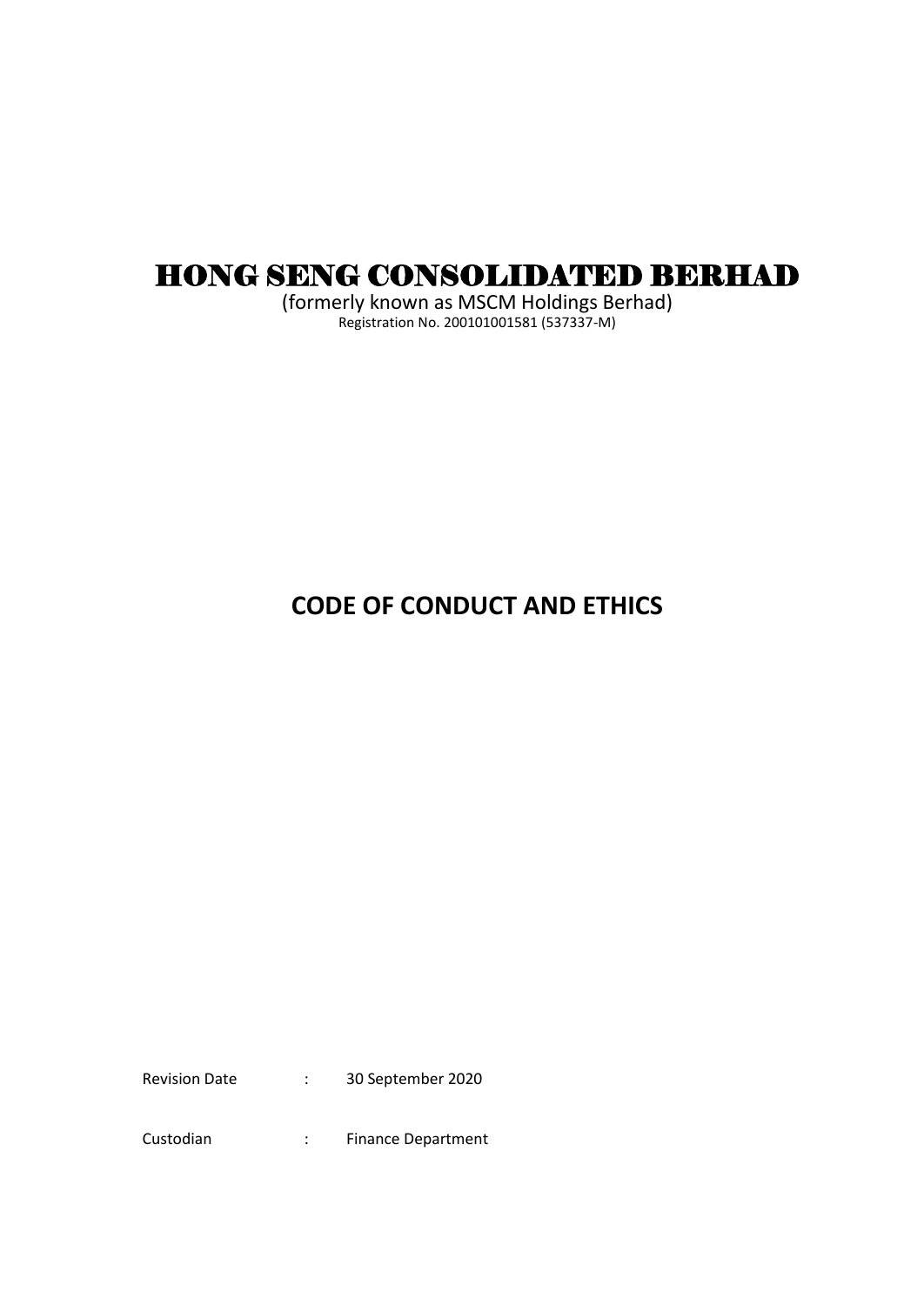### **1. INTRODUCTION**

The Board is committed to promoting good business conduct and maintaining a healthy corporate culture that endangers integrity, transparency and fairness. The principle of this Code of Conduct and Ethics ("**Code**") aimed at managing conflicts of interest, preventing abuse of power, corruption, insider trading and money laundering.

### **2. PURPOSE AND APPLICABILITY**

This Code provides guidance to stakeholders on the ethical behaviour to be expected from the Group and sets out the Board's responsibilities as well as the Management's responsibilities to communicate, measure and monitor its values and performance to achieve objectives and to instill values.

This Code is intended to apply to every employee of the Company and the Group. It is also applies to every Director of the Company and Group (executive and non-executive), except otherwise stated in this Code. In addition to this Code which governs the conduct of every Director of the Company, the Board of Directors of the Company and its Directors are also committed to the Code of Conduct and Ethics as set out in its Board Charter.

This Code is to be read and applied in conjunction with other applicable policies, procedures and guidelines issued by the Company.

#### **3. BOARD'S RESPONSIBILITIES**

- 3.1 The Board shall define the Code of Conduct and Ethics of the Group and ensure the objectives of the Code are met by:
	- (a) Setting a role model in practising the provisions in this Code;
	- (b) Committing and ensuring the implementation of appropriate internal systems to support, promote and strengthen the awareness and compliance with this Code;
	- (c) Ensuring implementation of appropriate communication channel to receive feedbacks; and
	- (d) Integrating this Code into management decision, practices and procedures.

### **4. MANAGEMENT'S RESPONSIBILITIES**

- 4.1 Management should ensure this Code is published in the Corporate's website; make the code readily available to all staff members; and communicate the Code with staff members periodically to reinforce its importance and relevance. Annually, management shall also conduct refresher briefing to all staff on this Code.
- 4.2 In making operational and business decisions, Management is responsible to the Board for observing the principles of this Code and to ensure that their actions are consistent with the spirit of this Code and promote good ethical interactions with all stakeholders of the Group.

#### **5. EMPLOYEES' RESPONSIBILITIES**

All staff members are required to:

- adhere to the provisions of this Code; and
- report any suspected violations in accordance with the Whistleblowing Policy of the Company.

It shall be noted that non-compliance of this Code may not only entails disciplinary sanctions, but also criminal charges.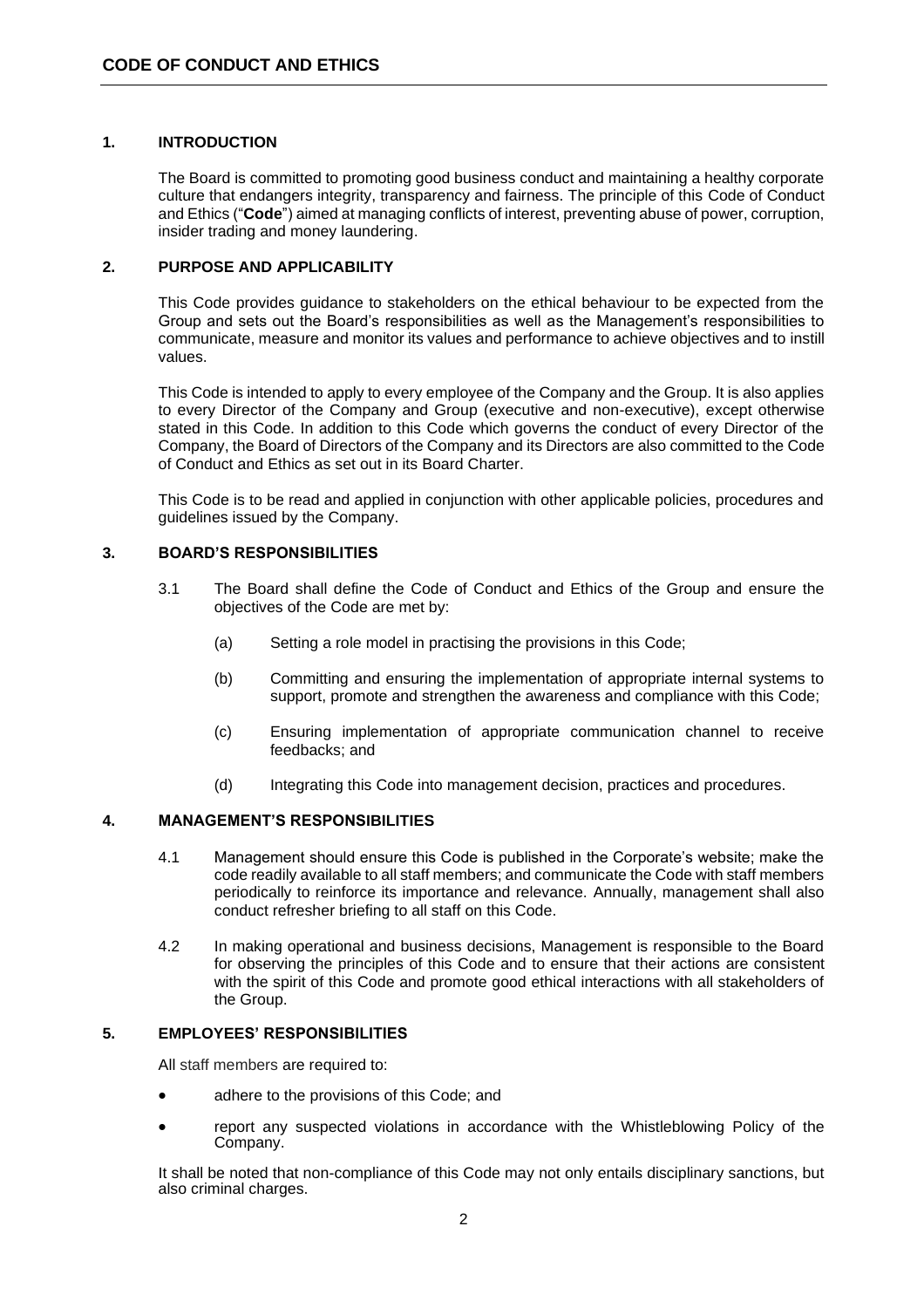# **6. PROVISION OF CODE OF CONDUCTS AND ETHICS**

### **6.1 INSIDER TRADING**

By nature of our work, Directors or Senior Management staff may have access to information that is price sensitive. Accordingly, no Directors, Officers and staff shall enter into any transaction in the securities while they are in possession of non-public information about that Company or recommend others to purchase the securities of the Company on the basis of insider information.

# **6.2 MONEY LAUNDERING**

Money laundering may include, but not limited to:

- Attempts to make payment in large and unusual amount of cash;
- Payments made by or to third parties who are not parties to the contract; and
- Payments made in currencies differ from invoices.

The Group shall implement effective process to identify suspicious money laundering activities when dealing with its customers in its course of business.

#### **6.3 CORRUPTION**

Directors and employees are not to use their personal power that might be associated with or construed as bribery or corruption. They must adhere to the Company's Anti-Bribery and Corruption Policy prepared in line with the new Section 17A of the Malaysian Anti-Corruption Commission Act 2009 on corporate liability provision on anti-bribery and corruption.

Directors and employees should never solicit gifts or favours in connection with their official duties. Gifts that are offered should not be accepted if this would create or give rise to the appearance of impropriety or bias that would damage the reputation of the Group.

No individuals shall use improper means or provide gift, brides and benefits to influence other stakeholders in order to obtain and retain business or secure an unfair advantage in any business transaction.

# **6.4 CONFLICTS OF INTEREST**

A conflict between the employee's interests and interest of the Group is a conflict of interest i.e. allow his private interest to come into conflict with his duties to the Company or misuse his position as an officer of the Company to his private advantage.

All employees must prevent any conflicts of interest with the Group and avoid financial interest with competitors, client or supplier outside of its authorized business conduct.

Where an actual or potential conflict of interest arises, or may arise, the affected individual shall immediately disclose his/her interest to immediate supervisor the nature and extent of such conflict of interest. Thereafter, the individual shall not take part in deciding with respect of any transaction, contract or proposed contract or arrangement in which s/he is interested, directly or indirectly.

When an individual has concealed or has unreasonably failed to disclose his/her conflict of interest, the Board or Management may other than disciplinary action, recover the losses from the individual.